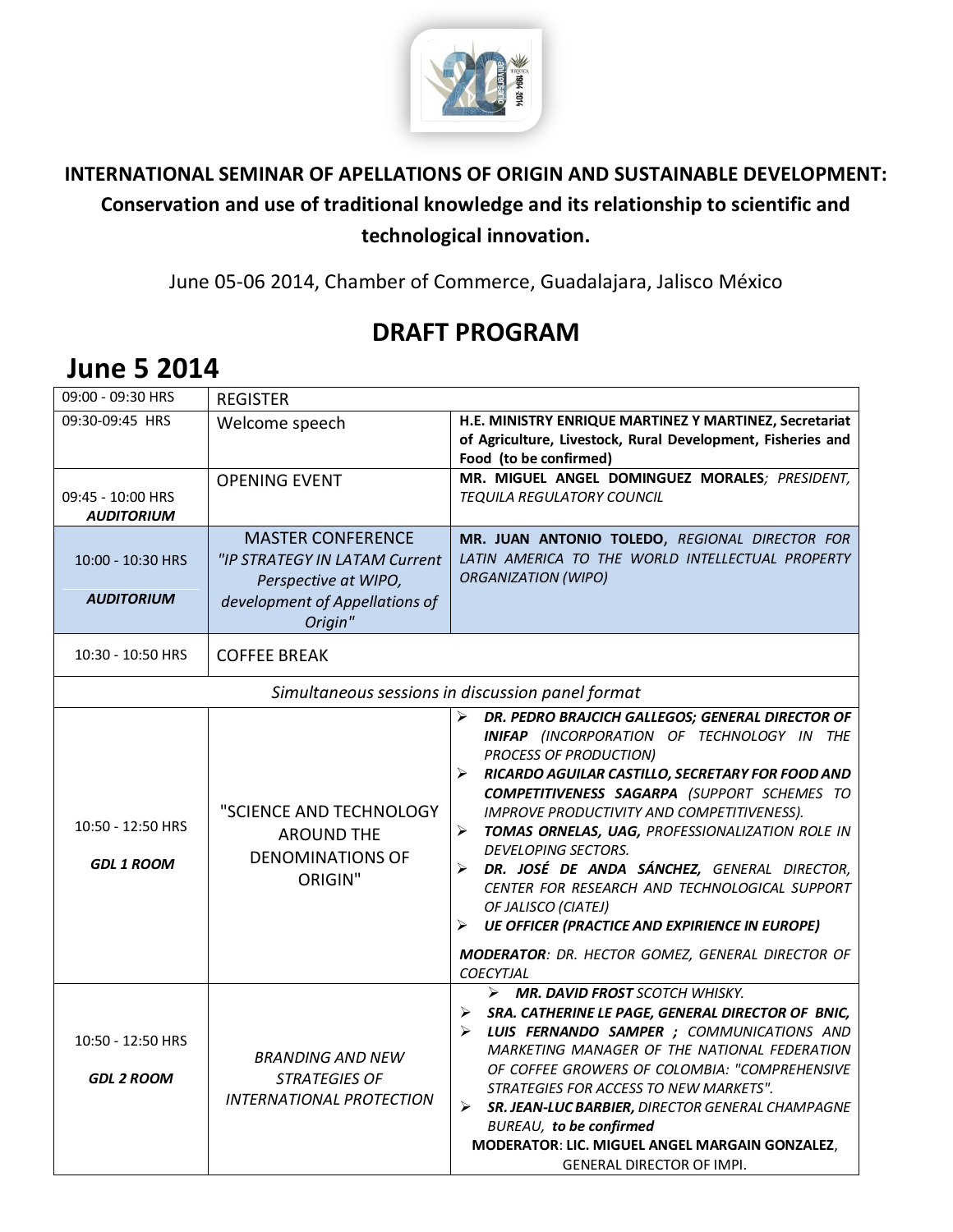

| 13:00 - 14:00 HRS<br><b>CHAMBER OF</b><br><b>COMMERCE HALL</b><br><b>COUNCIL</b> | SIGNATURE OF<br><b>COPPERATION AGREEMENTS</b> |  | MR. DAVID FROST, CHIEF EXECUTIVE SCOTCH WHISKY.<br>SR. JEAN-LUC BARBIER, GENERAL DIRECTOR OF WINE<br><b>CHAMPAGNE INTERPROFESIONAL COMMITTEE. TO BE</b><br><b>CONFIRMED</b><br>SR, AGUINALDO JOSE DE LIMA, IBRAC DIRECTOR. TO BE<br><b>CONFIRMED</b><br>SRA. CATHERINE LE PAGE, GENERAL DIRECTOR OF BNIC |
|----------------------------------------------------------------------------------|-----------------------------------------------|--|----------------------------------------------------------------------------------------------------------------------------------------------------------------------------------------------------------------------------------------------------------------------------------------------------------|
|----------------------------------------------------------------------------------|-----------------------------------------------|--|----------------------------------------------------------------------------------------------------------------------------------------------------------------------------------------------------------------------------------------------------------------------------------------------------------|

| 14:00 - 15:30 HRS                      | LUNCH (LEISURE)                                                  |                                                                                                                                                                                                                                                                                                                                                                                                                                                                                                                                                                                                                                                                                                                                      |
|----------------------------------------|------------------------------------------------------------------|--------------------------------------------------------------------------------------------------------------------------------------------------------------------------------------------------------------------------------------------------------------------------------------------------------------------------------------------------------------------------------------------------------------------------------------------------------------------------------------------------------------------------------------------------------------------------------------------------------------------------------------------------------------------------------------------------------------------------------------|
| 15:30 - 16:00 HRS<br><b>AUDITORIUM</b> | <b>MASTER COFERENCE</b><br>"CURRENT SCENARIO FOR FOOD<br>SAFETY" | <b>Walter Villegas</b><br><b>RESEARCH DIRECTOR OF WATERS</b>                                                                                                                                                                                                                                                                                                                                                                                                                                                                                                                                                                                                                                                                         |
| 16:10 - 16:20 HRS                      | <b>COFFEE BREAK</b>                                              |                                                                                                                                                                                                                                                                                                                                                                                                                                                                                                                                                                                                                                                                                                                                      |
| 16:20 - 18:20 HRS<br><b>GDL 1 ROOM</b> | "FACING NEW CHALLENGES<br><b>FOR MARKETING PRODUCTS"</b>         | PEÑALOSA;<br>$\blacktriangleright$<br><b>MTRO.</b><br><b>MIKEL</b><br><b>ARRIOLA</b><br>Federal<br>Commissioner for Protection against Health Risks<br>(COFEPRIS), "The role of COFEPRIS to the new challenges<br>of global trade."<br><b>MARIBEL LOPEZ, The conformity assessment as a tool for</b><br>➤<br>growth on Denominations of Origin.<br>DR. BERNHARD URL; Executive Director of EUROPEAN<br>➤<br>FOOD SAFETY AUTHORITY EFSA: New challenges for the<br>Europian Union's food safety. To be confirmed<br>➤<br><b>DR. FELIPE CRUZ;</b> (The plant genetics research as the<br>base of both productivity and mechanisms of protein for<br>resistance to pathogens).<br>MODERATOR: DR. RAFAEL AYALA, CASA CUERVO S.A. DE C.V. |
| 16:20 - 18:20 HRS<br><b>GDL 2 ROOM</b> | Challenges in GI enforcement                                     | ➤<br>STEFANO VACCARI, MIPAAF (to be confirmed).<br>➤<br><b>CHRISTOPHER</b><br>ZIMMERMANN,<br>World<br>Customs<br>Organization WCO to be confirmed<br><b>ERSILIA MOLITERNO;</b> Responsible for Spirit drinks in the<br>➤<br>general direction of agriculture EU.<br><b>MODERADOR: ANDREW STANDLEY</b> Representative of the<br>European Union in Mexico                                                                                                                                                                                                                                                                                                                                                                              |